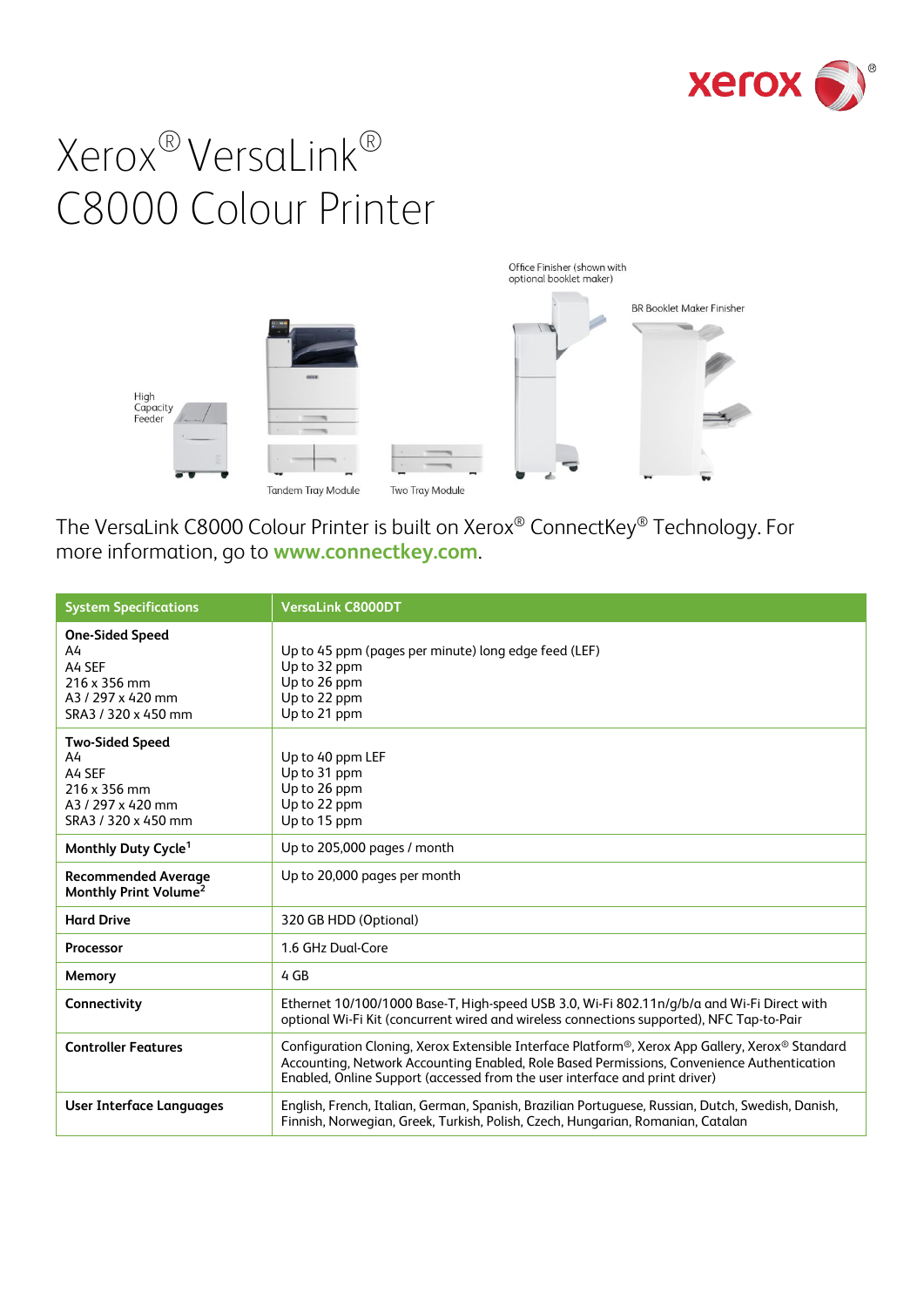| <b>Device Specifications</b>                     |                                                                                                                                            |                                                |           |         |
|--------------------------------------------------|--------------------------------------------------------------------------------------------------------------------------------------------|------------------------------------------------|-----------|---------|
| <b>Electrical Requirements</b>                   |                                                                                                                                            |                                                |           |         |
| <b>Europe and Other Geographies</b>              | Voltage: 220-240V +/- 10%<br>Frequency: 50/60 Hz +/-3 %, 10A                                                                               |                                                |           |         |
| <b>Power Consumption</b>                         |                                                                                                                                            |                                                |           |         |
| Printing <sup>3</sup>                            | 2.32 kWh                                                                                                                                   |                                                |           |         |
| Standby Mode <sup>3</sup>                        | 73.8 Watts or less                                                                                                                         |                                                |           |         |
| Sleep Mode <sup>3</sup>                          | 0.53 watts or less                                                                                                                         |                                                |           |         |
| <b>Operating Environment</b>                     |                                                                                                                                            |                                                |           |         |
| <b>Required Temperature Range</b><br>(Storage)   |                                                                                                                                            | Below 48° C, and in compliance with MN2-810.13 |           |         |
| <b>Required Temperature Range</b><br>(Operating) | 10° to 28° C<br>Must be 28° C or below if humidity is at 85%                                                                               |                                                |           |         |
| <b>Required Relative Humidity</b>                | 15% to 85% Must be 62.5% or below at 32°C                                                                                                  |                                                |           |         |
| <b>Sound Power Levels</b>                        | Printing: 6.63 B(A) or less<br>Standby: 3.24 B(A) or less<br>Full System (including finisher)<br>Printing: 7.56 B(A)<br>Standby: 3.36 B(A) |                                                |           |         |
| <b>Sound Pressure Levels</b>                     | Printing: 56.8 dB or less<br>Standby: 15.4 dB or less<br>Full System (including finisher)<br>Printing: 57.1 dB<br>Standby: 15.2 dB         |                                                |           |         |
| <b>Boot Time</b><br>(from Off to UI Ready)       | Less than 60 seconds                                                                                                                       |                                                |           |         |
| <b>Warm-up Time</b><br>(from Sleep to UI Ready)  | Less than 10 seconds (without HDD)<br>Less than 16 seconds (with HDD)                                                                      |                                                |           |         |
| <b>Dimensions and Weight</b><br>(Unpackaged)     | Width                                                                                                                                      | <b>Depth</b>                                   | Height    | Weight  |
| VersaLink C8000/DT                               | 620 mm                                                                                                                                     | 723 mm                                         | 809.3 mm  | 80.8 kg |
| <b>Two Tray Module</b>                           | 668.5 mm                                                                                                                                   | 723 mm                                         | 261.2 mm  | 27.2 kg |
| <b>Tandem Tray Module</b>                        | 668.5 mm                                                                                                                                   | 723 mm                                         | 261.2 mm  | 33.8 kg |
| <b>High Capacity Feeder</b>                      | 389 mm                                                                                                                                     | 602.9 mm                                       | 380.01 mm | 29.0 kg |
| Office Finisher                                  | 1012.0 mm                                                                                                                                  | 552 mm                                         | 1012 mm   | 28.0 kg |
| <b>Booklet Maker Finisher</b>                    | 1012.0 mm                                                                                                                                  | 597 mm                                         | 1080 mm   | 9.2 kg  |
| <b>BR Booklet Maker Finisher</b>                 | 1221.4 mm                                                                                                                                  | 723 mm                                         | 1055.1 mm | 60.9 kg |
| <b>Dimensions and Weight</b><br>(Packaged)       | Width                                                                                                                                      | <b>Depth</b>                                   | Height    | Weight  |
| VersaLink C8000/DT                               | 833 mm                                                                                                                                     | 717 mm                                         | 852 mm    | 95 kg   |
| <b>High Capacity Feeder</b>                      | 526 mm                                                                                                                                     | 756 mm                                         | 491 mm    | 33.7 kg |
| <b>Two Tray Module</b>                           | 830 mm                                                                                                                                     | 850 mm                                         | 400 mm    | 33 kg   |
| <b>Tandem Tray Module</b>                        | 830 mm                                                                                                                                     | 850 mm                                         | 400 mm    | 39 kg   |
| Office Finisher                                  | 690 mm                                                                                                                                     | 1021 mm                                        | 654 mm    | 37 kg   |
| <b>Booklet Maker Finisher</b>                    | 507 mm                                                                                                                                     | 761 mm                                         | 437 mm    | 14 kg   |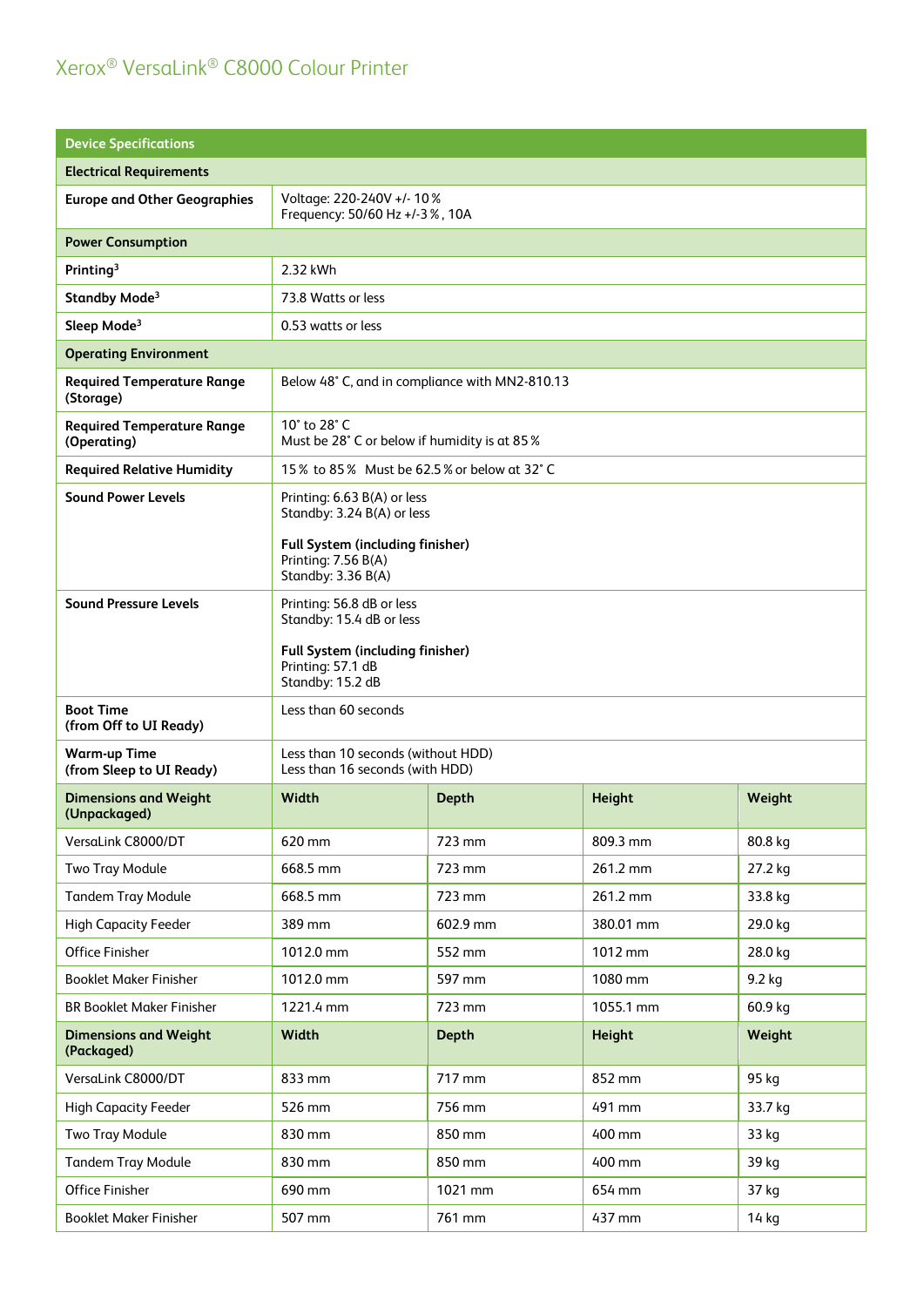| <b>BR Booklet Maker Finisher</b>                                                     | 764 mm                                                                                                                                                                                                                                                                                                                                                                                                                                                                                                                                                                                                                                                                                                                                                                                                                                                                                                                                                                                                                                                                                              | 774 mm | 1203 mm | 77 kg    |
|--------------------------------------------------------------------------------------|-----------------------------------------------------------------------------------------------------------------------------------------------------------------------------------------------------------------------------------------------------------------------------------------------------------------------------------------------------------------------------------------------------------------------------------------------------------------------------------------------------------------------------------------------------------------------------------------------------------------------------------------------------------------------------------------------------------------------------------------------------------------------------------------------------------------------------------------------------------------------------------------------------------------------------------------------------------------------------------------------------------------------------------------------------------------------------------------------------|--------|---------|----------|
| Horizontal Transport for BR<br><b>Booklet Maker Finisher</b>                         | 533 mm                                                                                                                                                                                                                                                                                                                                                                                                                                                                                                                                                                                                                                                                                                                                                                                                                                                                                                                                                                                                                                                                                              | 589 mm | 319 mm  | $6.5$ kg |
| <b>Certifications</b>                                                                |                                                                                                                                                                                                                                                                                                                                                                                                                                                                                                                                                                                                                                                                                                                                                                                                                                                                                                                                                                                                                                                                                                     |        |         |          |
| To view the latest list of certifications, go to www.xerox.com/OfficeCertifications. |                                                                                                                                                                                                                                                                                                                                                                                                                                                                                                                                                                                                                                                                                                                                                                                                                                                                                                                                                                                                                                                                                                     |        |         |          |
| <b>Print</b>                                                                         |                                                                                                                                                                                                                                                                                                                                                                                                                                                                                                                                                                                                                                                                                                                                                                                                                                                                                                                                                                                                                                                                                                     |        |         |          |
| First-print-out Time                                                                 | As fast as 11 seconds colour                                                                                                                                                                                                                                                                                                                                                                                                                                                                                                                                                                                                                                                                                                                                                                                                                                                                                                                                                                                                                                                                        |        |         |          |
|                                                                                      | As fast as 9.7 seconds black and white                                                                                                                                                                                                                                                                                                                                                                                                                                                                                                                                                                                                                                                                                                                                                                                                                                                                                                                                                                                                                                                              |        |         |          |
| <b>Print Resolution</b>                                                              | Up to 1200 x 2400 dpi                                                                                                                                                                                                                                                                                                                                                                                                                                                                                                                                                                                                                                                                                                                                                                                                                                                                                                                                                                                                                                                                               |        |         |          |
| <b>Page Description Languages</b>                                                    | Adobe <sup>®</sup> PostScript <sup>®</sup> 3 <sup>™</sup><br>PCL <sup>®</sup> 5e, 6<br><b>PDF</b><br><b>XPS</b><br><b>TIFF</b><br><b>JPEG</b><br>HP-GL                                                                                                                                                                                                                                                                                                                                                                                                                                                                                                                                                                                                                                                                                                                                                                                                                                                                                                                                              |        |         |          |
| <b>Colour Management</b>                                                             |                                                                                                                                                                                                                                                                                                                                                                                                                                                                                                                                                                                                                                                                                                                                                                                                                                                                                                                                                                                                                                                                                                     |        |         |          |
| <b>Maximum Print Area</b>                                                            |                                                                                                                                                                                                                                                                                                                                                                                                                                                                                                                                                                                                                                                                                                                                                                                                                                                                                                                                                                                                                                                                                                     |        |         |          |
| <b>Print Features</b>                                                                | Embedded spot colour table, Xerox Colour Corrections<br>4 mm from lead edge of paper, 2 mm from side and trail edges of paper<br><b>Application Defaults</b><br>Banner Pages Enable / Disable<br><b>Bi-directional Real-time Status</b><br><b>Booklet Layout</b><br>Colour Adjustments (lightness, contrast, saturation, colour balance)<br><b>Colour Correction</b><br>Draft Mode<br>Finishing (requires finishing)<br>Fit to new paper size<br>Job Identification (Print ID or Banner, Print ID in margins on first page only or all pages)<br>Job Monitoring (Client or Local User Interface)<br>N-up Page Layout (up to 16 pages per sheet)<br>Paper Selection by Attribute<br><b>Personal Print</b><br>Print Around Enable / Disable<br>Print from USB<br><b>Run Black</b><br>Sample Set<br>Saved Job<br>Scaling<br>Secure Print<br><b>Skip Blank Pages</b><br>Special Pages (exception page programming: covers, inserts, exceptions pages)<br><b>Store and Recall Driver Settings</b><br><b>Stored Jobs Deletion</b><br>Two-sided Printing (as default)<br>Watermark (predefined and custom) |        |         |          |
| <b>Print from USB</b>                                                                | Allows walk-up printing from Type A USB port<br>Supports direct printing from computer via Type B USB port<br>Supported file formats: PDF, JPEG, TIFF, XPS, PDF/A                                                                                                                                                                                                                                                                                                                                                                                                                                                                                                                                                                                                                                                                                                                                                                                                                                                                                                                                   |        |         |          |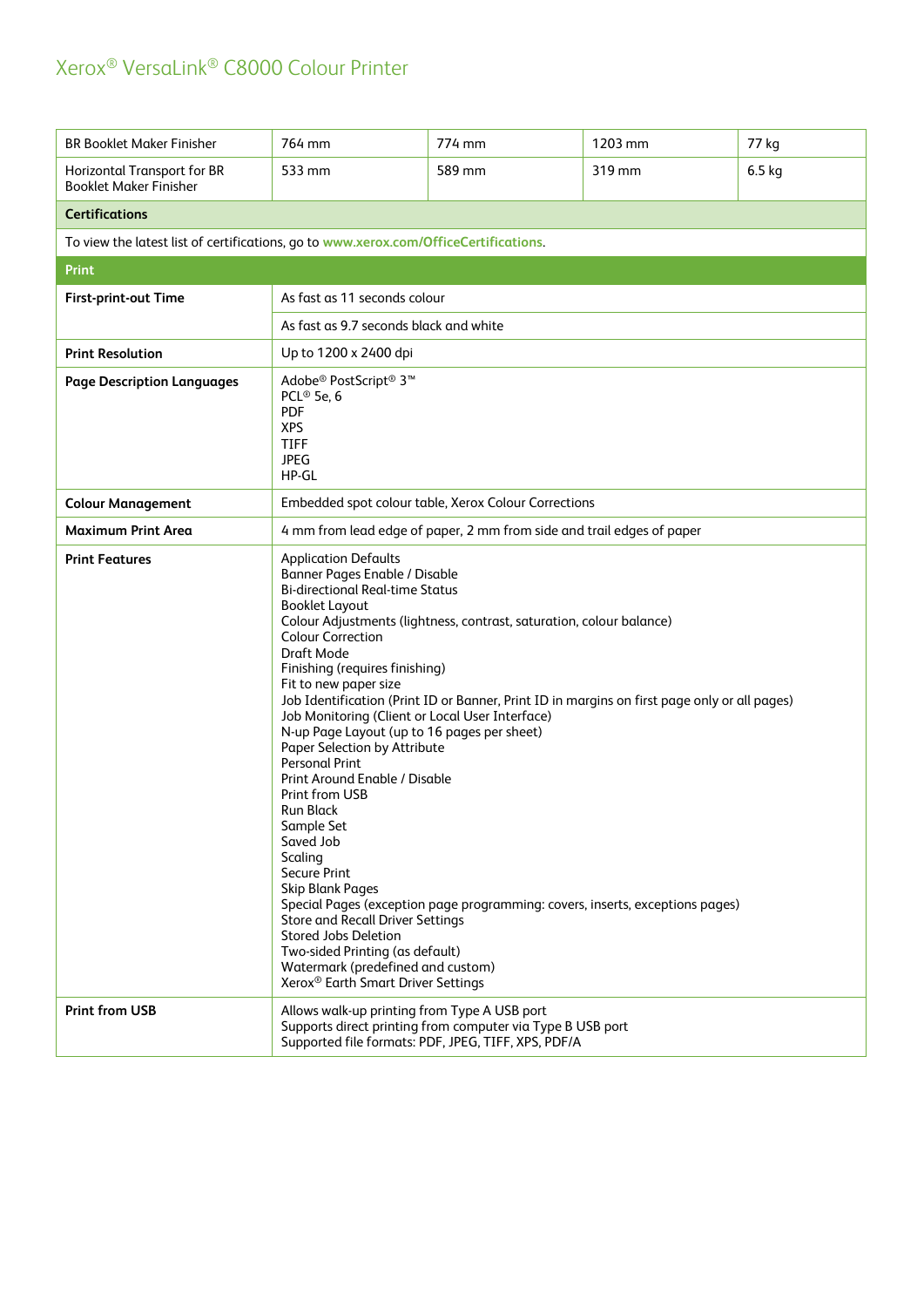| <b>Operating Systems</b>                                                                                         | Windows <sup>®</sup> 7, 8, 8.1, 10<br>Windows Server 2008 SP2, Server 2008 R2 SP1, Server 2012, Server 2012 R2, Server 2016<br>macOS <sup>®</sup> 10.11, 10.12, 10.13<br>$Citrix^{\circledR}$<br>Redhat <sup>®</sup> Enterprise Linux <sup>®</sup><br>Fedora Core<br><b>IBM® AIX®</b><br>HP-UX <sup>®</sup><br>Oracle <sup>®</sup> Solaris<br><b>SUSE®</b><br><b>SAP®</b><br>Note: For information about supported versions for the above operating systems, please visit our<br>Drivers & Downloads page and specify your device at www.support.xerox.com.                                                                                                                                               |
|------------------------------------------------------------------------------------------------------------------|-----------------------------------------------------------------------------------------------------------------------------------------------------------------------------------------------------------------------------------------------------------------------------------------------------------------------------------------------------------------------------------------------------------------------------------------------------------------------------------------------------------------------------------------------------------------------------------------------------------------------------------------------------------------------------------------------------------|
| <b>Fonts</b>                                                                                                     | PostScript fonts: 136<br>PCL fonts: 83                                                                                                                                                                                                                                                                                                                                                                                                                                                                                                                                                                                                                                                                    |
| Xerox <sup>®</sup> Mobile Express Driver <sup>®</sup>                                                            | Makes it easy for mobile users to find, use and manage Xerox® and non-Xerox® devices in every<br>new location. Plug into a new network, and Mobile Express Driver automatically discovers available<br>printers and provides status and capability information. Save a list of "favorite" printers for each<br>location, store application print settings for use on any printer in any network, and greatly reduce<br>mobile support calls to IT.                                                                                                                                                                                                                                                        |
| Xerox <sup>®</sup> Global Print Driver <sup>®</sup>                                                              | A truly universal print driver that lets IT administrators install, upgrade and manage Xerox® and<br>non-Xerox® devices from a single driver. It provides a consistent, easy-to-use interface for end-<br>users, reducing the number of support calls, and simplifying print services management.                                                                                                                                                                                                                                                                                                                                                                                                         |
| Xerox <sup>®</sup> Pull Print Driver                                                                             | Makes it easy for IT managers to qualify, deploy and manage all print devices using a single driver<br>in a Pull Print environment. Uses a single queue and single driver. The Xerox® Pull Print Driver<br>extends convenience across a broad range of printing assets. IT administrators no longer need to<br>manage and configure multiple drivers. Used in conjunction with Equitrac Office®, Ysoft® SafeQ®,<br>Pharos <sup>®</sup> and others.                                                                                                                                                                                                                                                        |
| <b>Mobile Solutions and Mobile Device Apps</b>                                                                   |                                                                                                                                                                                                                                                                                                                                                                                                                                                                                                                                                                                                                                                                                                           |
| Apple <sup>®</sup> AirPrint <sup>®</sup>                                                                         | Print email, photos and important office documents directly from an Apple iPhone® or iPad® with<br>no drivers to install and no cables to connect. With AirPrint, an iPhone or iPad automatically<br>locates and connects to the AirPrint-enabled device over the office Wi-Fi network.                                                                                                                                                                                                                                                                                                                                                                                                                   |
| Google Cloud Print <sup>™</sup>                                                                                  | Google Cloud Print connects print devices to the web, enabling users to print the applications they<br>use every day from smartphones, tablets, Chromebook <sup>™</sup> notebook computers and any other web-<br>connected device.                                                                                                                                                                                                                                                                                                                                                                                                                                                                        |
| @PrintByXerox                                                                                                    | @PrintByXerox is a free service that allows secure printing from any email-enabled device<br>(computer, phone, tablet, iOS, Android <sup>™</sup> , Google <sup>®</sup> Chromebook <sup>™</sup> and more) to a Xerox <sup>®</sup> printer or<br>MFP using a single email address with no IT intervention. No training is needed. End-users simply<br>send attachments to the email address, and release them at the MFP panel.                                                                                                                                                                                                                                                                             |
| Xerox <sup>®</sup> Print Service Plug-in for<br>Android <sup>™</sup> (Free at Google Play <sup>™</sup><br>Store) | The Xerox® Print Service Plug-in for Android KitKat (4.4 or greater) devices streamlines mobile<br>printing without third-party apps or additional print drivers.<br>You can easily print photos, Web pages and documents when your mobile device is connected to<br>printers using a wireless network. A robust print option set includes two-sided printing, stapling and<br>secure code release. A free download is available from the Google Play™ store.                                                                                                                                                                                                                                             |
| Xerox <sup>®</sup> Workplace Suite and<br>Xerox <sup>®</sup> Workplace Cloud                                     | Xerox <sup>®</sup> Workplace Solutions boost productivity and reduce costs with a modular print<br>management and mobility solution. Control and manage your printer fleet while enabling mobile<br>productivity with simplified workflows, convenience and security-for any brand printer, anywhere.<br>Xerox <sup>®</sup> Workplace Solutions offer flexible license options to suit any size business with the ability<br>to scale as you grow.<br>• Xerox <sup>®</sup> Workplace Suite: On site, your server<br>Xerox <sup>®</sup> Workplace Cloud: Simple setup, cloud administration<br>To learn more about the Xerox® Workplace Suite and Xerox® Workplace Cloud, visit<br>www.xerox.com/mobility. |
| <b>Software Solutions</b>                                                                                        |                                                                                                                                                                                                                                                                                                                                                                                                                                                                                                                                                                                                                                                                                                           |
| Xerox <sup>®</sup> ConnectKey <sup>®</sup> Apps<br>(Found at the Xerox® App<br>Gallery)                          | Increase user productivity by simplifying and shortening everyday tasks. Unlike traditional<br>software, ConnectKey Apps do not require a dedicated server, PC or IT resource. Instead, simply<br>download these lightweight, serverless ConnectKey Apps to the device.                                                                                                                                                                                                                                                                                                                                                                                                                                   |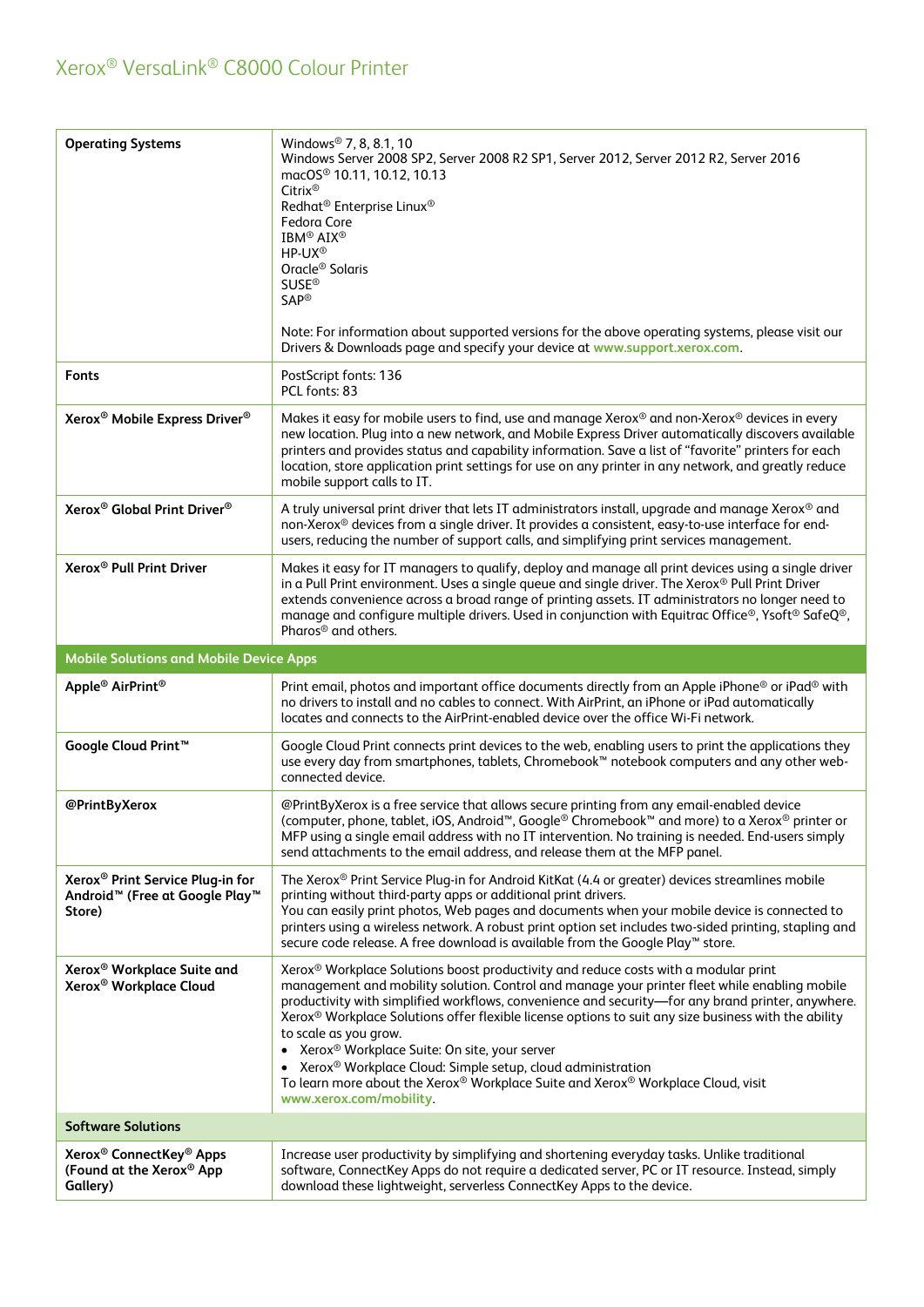| <b>Access Controls</b><br><b>Security Features</b><br>AES 256-bit Encryption<br>Audit Log<br><b>Certificate Path Validation</b><br>Certificate Revocation List (CRL)/Status Protocol (OCSP)<br>Detection of external programme falsification (XCP Plug-in)<br>Cisco <sup>®</sup> Identity Services Engine (ISE) Integration<br>Domain Filtering<br>FIPS 140-2<br><b>Firmware Verification</b><br>Immediate Disk Overwrite*<br>IP Address Filtering<br><b>IPsec</b><br><b>Network Authentication</b><br>Port Filtering<br>Pre-installed Self-Signed Certificates<br><b>Role Based Permissions</b><br><b>Secure Print</b><br><b>Security Certificate Management</b><br>Smart Card Enablement (CAC/PIV/.NET)<br>SNMP <sub>v3</sub><br>Status Protocol (OCSP)<br><b>TLS/SSL</b><br>*Requires HDD/Productivity Kit |
|---------------------------------------------------------------------------------------------------------------------------------------------------------------------------------------------------------------------------------------------------------------------------------------------------------------------------------------------------------------------------------------------------------------------------------------------------------------------------------------------------------------------------------------------------------------------------------------------------------------------------------------------------------------------------------------------------------------------------------------------------------------------------------------------------------------|
| <b>Accounting</b>                                                                                                                                                                                                                                                                                                                                                                                                                                                                                                                                                                                                                                                                                                                                                                                             |
| Xerox <sup>®</sup> Standard Accounting / Network Accounting (Standard)                                                                                                                                                                                                                                                                                                                                                                                                                                                                                                                                                                                                                                                                                                                                        |
| <b>Tracking</b><br>Print usage                                                                                                                                                                                                                                                                                                                                                                                                                                                                                                                                                                                                                                                                                                                                                                                |
| Xerox <sup>®</sup> Standard Accounting Tool<br>Accounting<br>Up to 1,000 User Accounts without HDD<br>Up to 9,999 User Accounts with HDD<br>Up to 500 General accounts<br><b>Network Accounting (Job Based Accounting)</b><br>Up to 1,000 User IDs; Up to 1,000 Account IDs without HDD<br>Up to 60,000 User IDs; Up to 60,000 Account IDs with HDD<br>Up to 14,000 accounting records (transactions)                                                                                                                                                                                                                                                                                                                                                                                                         |
| Administrator can manage the feature via the Embedded Web Server.<br><b>Features</b>                                                                                                                                                                                                                                                                                                                                                                                                                                                                                                                                                                                                                                                                                                                          |
| Accounting Options - Network Accounting (Allows central server to manage all accounting)                                                                                                                                                                                                                                                                                                                                                                                                                                                                                                                                                                                                                                                                                                                      |
| • Enhanced network accounting with up to the minute data on how the system is being used<br>• Comprehensive management and enterprise scale tracking and reporting of device print usage<br>• Numerous solutions are available through Xerox Alliance Partners. For details visit<br>www.xerox.com<br>• Security enhancements include simultaneous support for HTTP/HTTPS protocols<br>• Device requests account authentication from third party server enabling larger databases of<br>users and accounts<br>• Accept Authentication Login at control panel and pass to third party Networking Account                                                                                                                                                                                                       |
| <b>Paper Handling</b>                                                                                                                                                                                                                                                                                                                                                                                                                                                                                                                                                                                                                                                                                                                                                                                         |
| <b>Bypass Tray</b>                                                                                                                                                                                                                                                                                                                                                                                                                                                                                                                                                                                                                                                                                                                                                                                            |
| Capacity <sup>4</sup><br>100 sheets                                                                                                                                                                                                                                                                                                                                                                                                                                                                                                                                                                                                                                                                                                                                                                           |
| Custom sizes: 88.9 x 98.4 mm to 320 x 482.6 mm<br>Sizes<br>Banners: 320 x 1320.8 mm                                                                                                                                                                                                                                                                                                                                                                                                                                                                                                                                                                                                                                                                                                                           |
| Weights<br>Simplex and Duplex: 64 to 300 gsm                                                                                                                                                                                                                                                                                                                                                                                                                                                                                                                                                                                                                                                                                                                                                                  |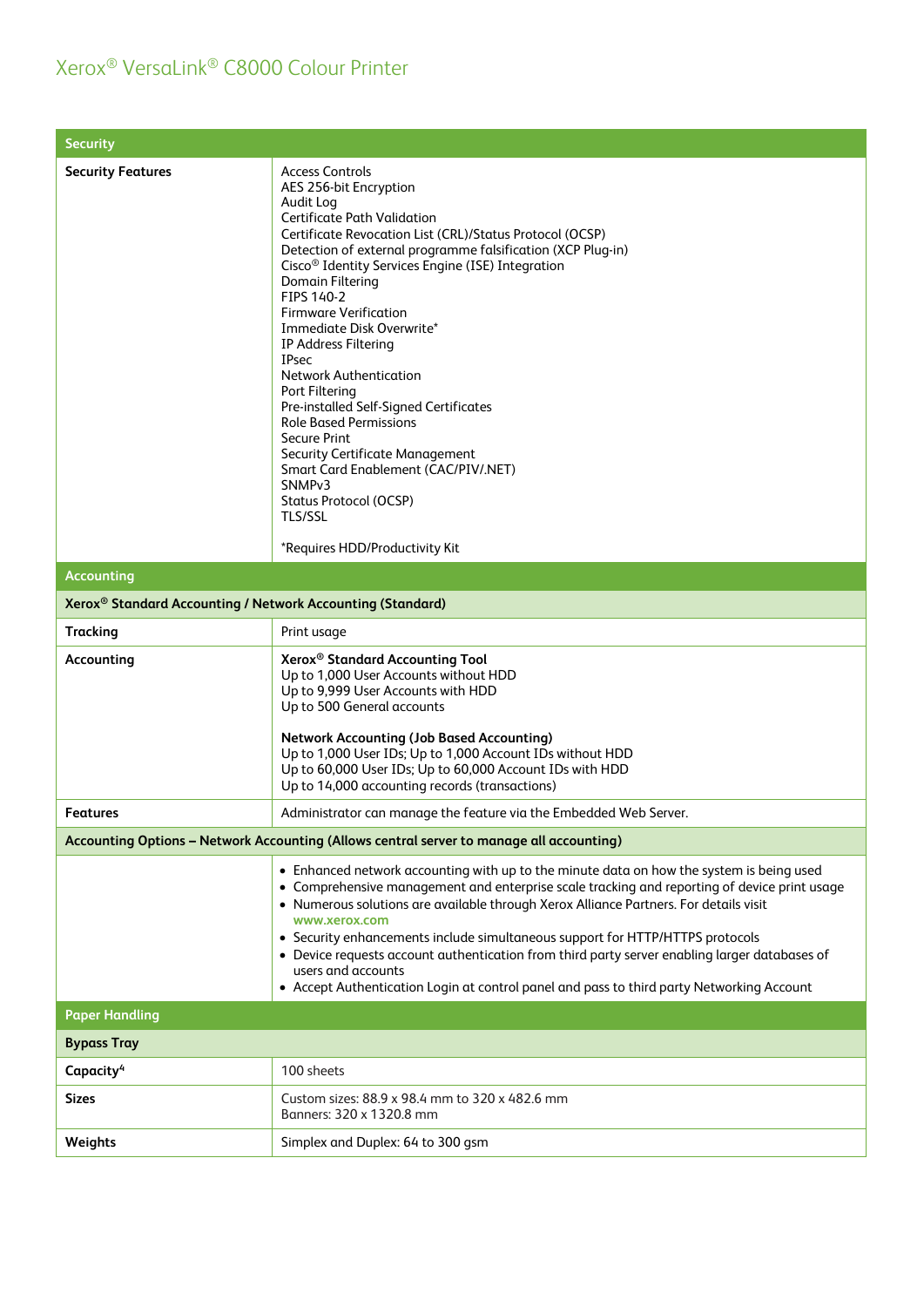| <b>Types</b><br>Tray 1 and 2 | Bond<br>Plain Paper<br>Cardstock<br>Custom<br>Envelopes<br><b>Glossy Cardstock</b><br>Hole Punched<br>Labels<br>Heavyweight Cardstock<br>Heavyweight Glossy Cardstock<br>Letterhead<br>Lightweight Cardstock<br>Lightweight Glossy Cardstock<br>Pre-Printed<br>Postcards<br>Recycled |
|------------------------------|--------------------------------------------------------------------------------------------------------------------------------------------------------------------------------------------------------------------------------------------------------------------------------------|
| Capacity <sup>4</sup>        | 520 sheets each                                                                                                                                                                                                                                                                      |
| <b>Sizes</b>                 | Tray 1: 100 x 148 mm to 297 x 431.8 mm<br>Tray 2: 100 x 148 mm to 320 x 457.2 mm                                                                                                                                                                                                     |
| Weights                      | Simplex and Duplex: 64 to 300 gsm                                                                                                                                                                                                                                                    |
| <b>Types</b>                 | Bond<br>Plain Paper<br>Cardstock<br>Custom<br>Envelopes<br><b>Glossy Cardstock</b><br>Hole Punched<br>Labels<br>Heavyweight Cardstock<br>Heavyweight Glossy Cardstock<br>Letterhead<br>Lightweight Cardstock<br>Lightweight Glossy Cardstock<br>Pre-Printed<br>Recycled              |
| <b>Two Tray Module</b>       |                                                                                                                                                                                                                                                                                      |
| Capacity <sup>4</sup>        | 1,040 sheets                                                                                                                                                                                                                                                                         |
| <b>Sizes</b>                 | Custom sizes: 100 x 148 mm to 320 x 457.2 mm                                                                                                                                                                                                                                         |
| Weights                      | Simplex and Duplex: 64 to 300 gsm                                                                                                                                                                                                                                                    |
| <b>Types</b>                 | Bond<br>Plain Paper<br>Cardstock<br>Custom<br>Envelopes<br><b>Glossy Cardstock</b><br>Hole Punched<br>Labels<br>Heavyweight Cardstock<br>Heavyweight Glossy Cardstock<br>Letterhead<br>Lightweight Cardstock<br>Lightweight Glossy Cardstock<br>Pre-Printed<br>Recycled              |
| <b>Tandem Tray Module</b>    |                                                                                                                                                                                                                                                                                      |
| Capacity <sup>4</sup>        | 2,000 sheets                                                                                                                                                                                                                                                                         |
| <b>Sizes</b>                 | A4, B5                                                                                                                                                                                                                                                                               |
| Weights                      | Simplex and Duplex: 64 to 300 gsm                                                                                                                                                                                                                                                    |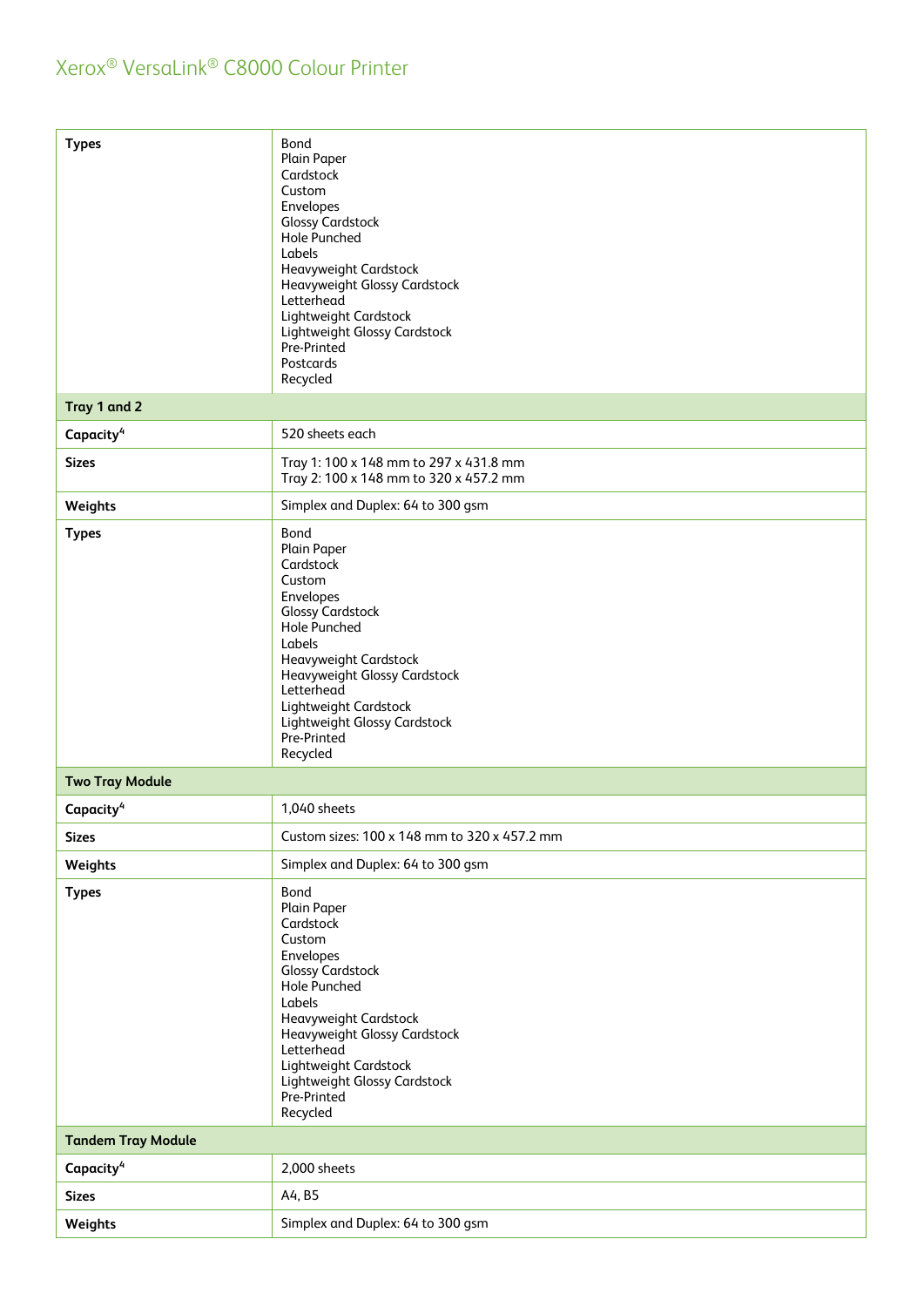| <b>Types</b>                                                                   | Bond<br>Plain Paper<br>Cardstock<br>Custom<br>Envelopes<br><b>Glossy Cardstock</b><br><b>Hole Punched</b><br>Labels<br>Heavyweight Cardstock<br>Heavyweight Glossy Cardstock<br>Letterhead<br>Lightweight Cardstock<br>Lightweight Glossy Cardstock<br>Pre-Printed<br>Recycled |
|--------------------------------------------------------------------------------|--------------------------------------------------------------------------------------------------------------------------------------------------------------------------------------------------------------------------------------------------------------------------------|
| <b>High Capacity Feeder</b>                                                    |                                                                                                                                                                                                                                                                                |
| Capacity <sup>4</sup>                                                          | 2,000 sheets                                                                                                                                                                                                                                                                   |
| <b>Sizes</b>                                                                   | A4, B5                                                                                                                                                                                                                                                                         |
| Weights                                                                        | 64 to 216 gsm                                                                                                                                                                                                                                                                  |
| <b>Types</b>                                                                   | Bond<br>Plain Paper<br>Cardstock<br>Custom<br><b>Glossy Cardstock</b><br><b>Hole Punched</b><br>Labels<br>Letterhead<br>Lightweight Cardstock<br>Lightweight Glossy Cardstock<br>Pre-Printed<br>Recycled                                                                       |
| <b>Envelope Tray - Replaces Tray 1 (Optional)</b>                              |                                                                                                                                                                                                                                                                                |
| Capacity <sup>4</sup>                                                          | Up to 50 envelopes                                                                                                                                                                                                                                                             |
| <b>Sizes</b>                                                                   | DL, C4, C6<br>Custom sizes: 90 x 98 mm to 241 x 332 mm                                                                                                                                                                                                                         |
| Weights                                                                        | 75 to 90 gsm                                                                                                                                                                                                                                                                   |
| <b>Total Capacity</b>                                                          |                                                                                                                                                                                                                                                                                |
| VersaLink C8000/DT Capacity <sup>4</sup>                                       | 1,140 sheets                                                                                                                                                                                                                                                                   |
| Maximum Capacity <sup>4</sup>                                                  | 5,140 sheets                                                                                                                                                                                                                                                                   |
| Finishing                                                                      |                                                                                                                                                                                                                                                                                |
| <b>Output Trays</b>                                                            |                                                                                                                                                                                                                                                                                |
| <b>Dual Offset Catch Tray</b><br>(Standard when finishers are<br>not attached) | 500 sheets (without center tray option)<br>2x 250 sheets (with center tray option when offset is off)<br>2x 125 sheets (with center tray option when offset is on)                                                                                                             |
| <b>Office Finisher (Optional)</b>                                              |                                                                                                                                                                                                                                                                                |
| Capacity <sup>4</sup>                                                          | Stacking Tray: 2,000 sheets unstapled or 1,000 sheets single stapled or<br>750 sheets dual stapled (A4) (dual stapling only with optional booklet maker)                                                                                                                       |
| <b>Sizes</b>                                                                   | 210 x 182 mm to 297 x 432 mm                                                                                                                                                                                                                                                   |
| Weights                                                                        | 60 to 220 gsm                                                                                                                                                                                                                                                                  |
| <b>Multi-position Stapling</b>                                                 | 50 sheets of 90 gsm                                                                                                                                                                                                                                                            |
| <b>Hole Punch (Optional)</b><br>Europe and Other Geographies:                  | 2/4-hole punch                                                                                                                                                                                                                                                                 |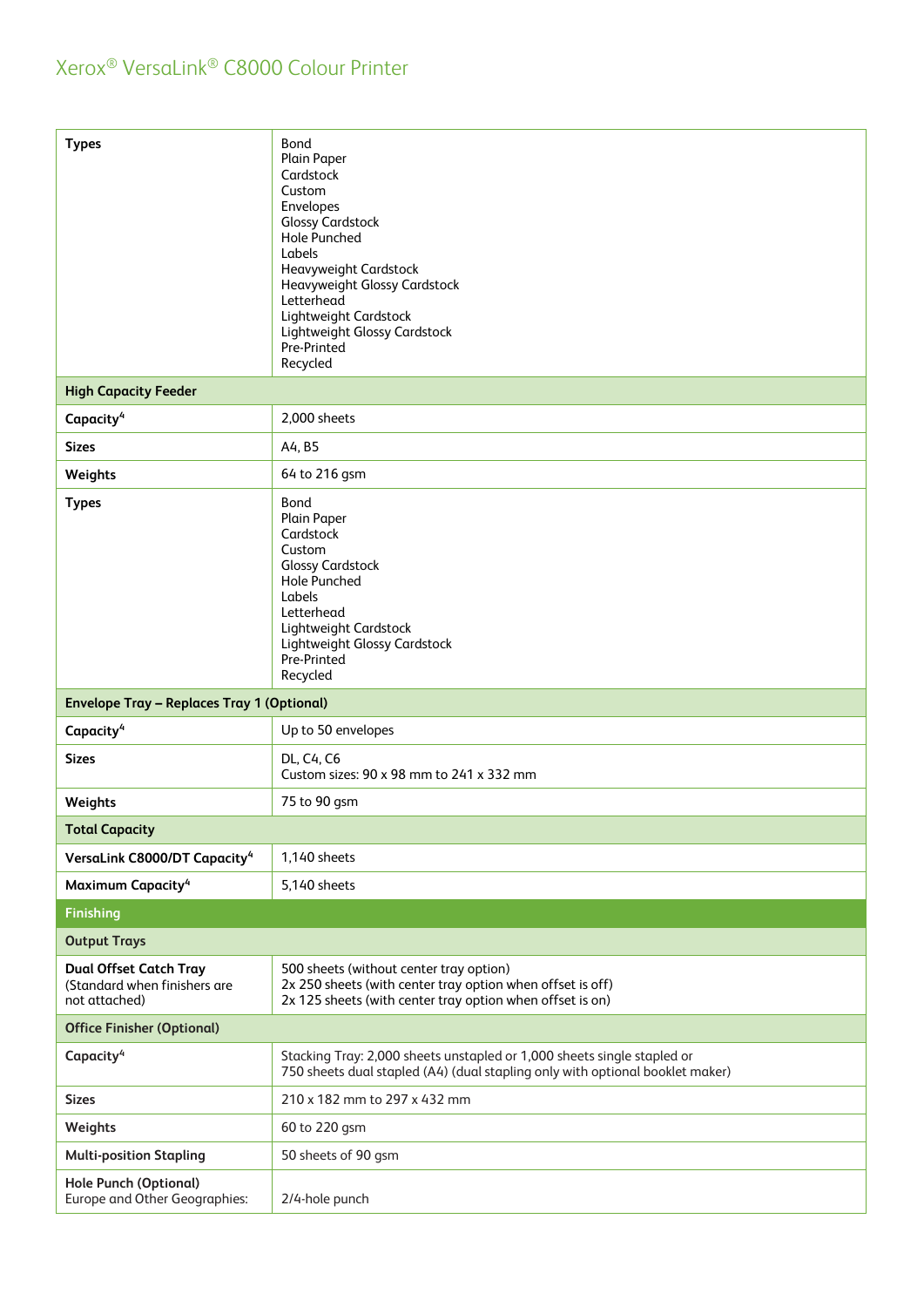| Booklet Maker for Office Finisher (Score/Crease, Saddle-stitch Staple) (Optional) |                                                                                                                                                                                                                                                                                                                                                                                                                                               |  |  |
|-----------------------------------------------------------------------------------|-----------------------------------------------------------------------------------------------------------------------------------------------------------------------------------------------------------------------------------------------------------------------------------------------------------------------------------------------------------------------------------------------------------------------------------------------|--|--|
| Capacity <sup>4</sup>                                                             | 40 booklets (2 to 15 sheets per booklet – 80 gsm or less)                                                                                                                                                                                                                                                                                                                                                                                     |  |  |
| <b>Sizes</b>                                                                      | A4 SEF - B4 SEF Ledger - A3 SEF                                                                                                                                                                                                                                                                                                                                                                                                               |  |  |
| <b>Saddle-stitch Stapling</b>                                                     | 2 to 15 sheets/8-60 page booklets - 64 to 90 gsm                                                                                                                                                                                                                                                                                                                                                                                              |  |  |
| <b>Score / Crease</b>                                                             | 1 to 15 sheets/unstapled/64 to 105 gsm only                                                                                                                                                                                                                                                                                                                                                                                                   |  |  |
|                                                                                   | Optional BR Booklet Maker Finisher (Requires Horizontal Transport Kit)                                                                                                                                                                                                                                                                                                                                                                        |  |  |
| Capacity <sup>4</sup>                                                             | Offsetting Top Tray: 500 sheets of A4 unstapled<br><b>Stacking Stapling Tray:</b><br>1,500 sheets of A4/A3 unstapled or<br>200 stapled sets of A4 (single-position stapling or dual or 4-position stapling) or<br>100 stapled sets of A3                                                                                                                                                                                                      |  |  |
| <b>Sizes</b>                                                                      | A6 to A3 for stacking<br>B5 to A3 for stapling                                                                                                                                                                                                                                                                                                                                                                                                |  |  |
| Weights                                                                           | 60 to 300 gsm (coated and uncoated)                                                                                                                                                                                                                                                                                                                                                                                                           |  |  |
| <b>Stapling</b>                                                                   | Single and multiposition stapling<br>Auto stapling (50 sheets maximum) - 90 qsm<br>A3, A4, B4 and B5 sizes supported                                                                                                                                                                                                                                                                                                                          |  |  |
| <b>Hole Punch</b><br>Europe                                                       | 2/4-hole punch<br>4-hole "Swedish" punch (optional)                                                                                                                                                                                                                                                                                                                                                                                           |  |  |
| <b>Booklet Maker</b>                                                              | Saddle-stitch 2 to 16 sheets (7 sheets at 106 to 176 gsm coated or 5 sheets at 177 to 220 gsm<br>coated)<br>Bi-fold up to 5 sheets<br>A3, A4 supported                                                                                                                                                                                                                                                                                        |  |  |
|                                                                                   |                                                                                                                                                                                                                                                                                                                                                                                                                                               |  |  |
| <b>Device Management</b>                                                          |                                                                                                                                                                                                                                                                                                                                                                                                                                               |  |  |
| <b>Network Protocols</b>                                                          | TCP/IP: HTTP/HTTPS, Internet Printing Protocol, LPR/LPD, Raw Socket Printing/Port 9100,<br>IPv4/IPv6,<br><b>WSD</b><br>LDAP<br>Bonjour <sup>®</sup> / AirPrint <sup>™</sup><br>Most protocols not in use can be disabled                                                                                                                                                                                                                      |  |  |
| <b>Administrative Protocols</b>                                                   | DHCP, SNMP, WINS, HTTP, HTTPS, TLS, SNTP, MDNS                                                                                                                                                                                                                                                                                                                                                                                                |  |  |
| Xerox <sup>®</sup> CentreWare <sup>®</sup> Web                                    |                                                                                                                                                                                                                                                                                                                                                                                                                                               |  |  |
|                                                                                   | • A Web-based server application for network administrators that permits web browser-based<br>device management from any workstation, whether running Windows or UNIX or any other<br>operating system<br>• Works with any SNMP-managed printer from any manufacturer<br>• Provides help with device discovery and installations, health checks and troubleshooting, and<br>device upgrades, as well as basic accounting and asset management |  |  |
| Xerox <sup>®</sup> Embedded Web Server - Integrated Device Web Page               |                                                                                                                                                                                                                                                                                                                                                                                                                                               |  |  |
| <b>Device Status</b>                                                              | • Tray status/contents<br>• Consumables status<br>• Billing/Usage<br>• Quick Links<br>• Online Support                                                                                                                                                                                                                                                                                                                                        |  |  |
| <b>Print Queue Viewing</b>                                                        | Job print queue management-view and delete                                                                                                                                                                                                                                                                                                                                                                                                    |  |  |
| <b>Job Submission</b>                                                             | Print-ready files (PS, PCL, PDF, XPS, JPEG)                                                                                                                                                                                                                                                                                                                                                                                                   |  |  |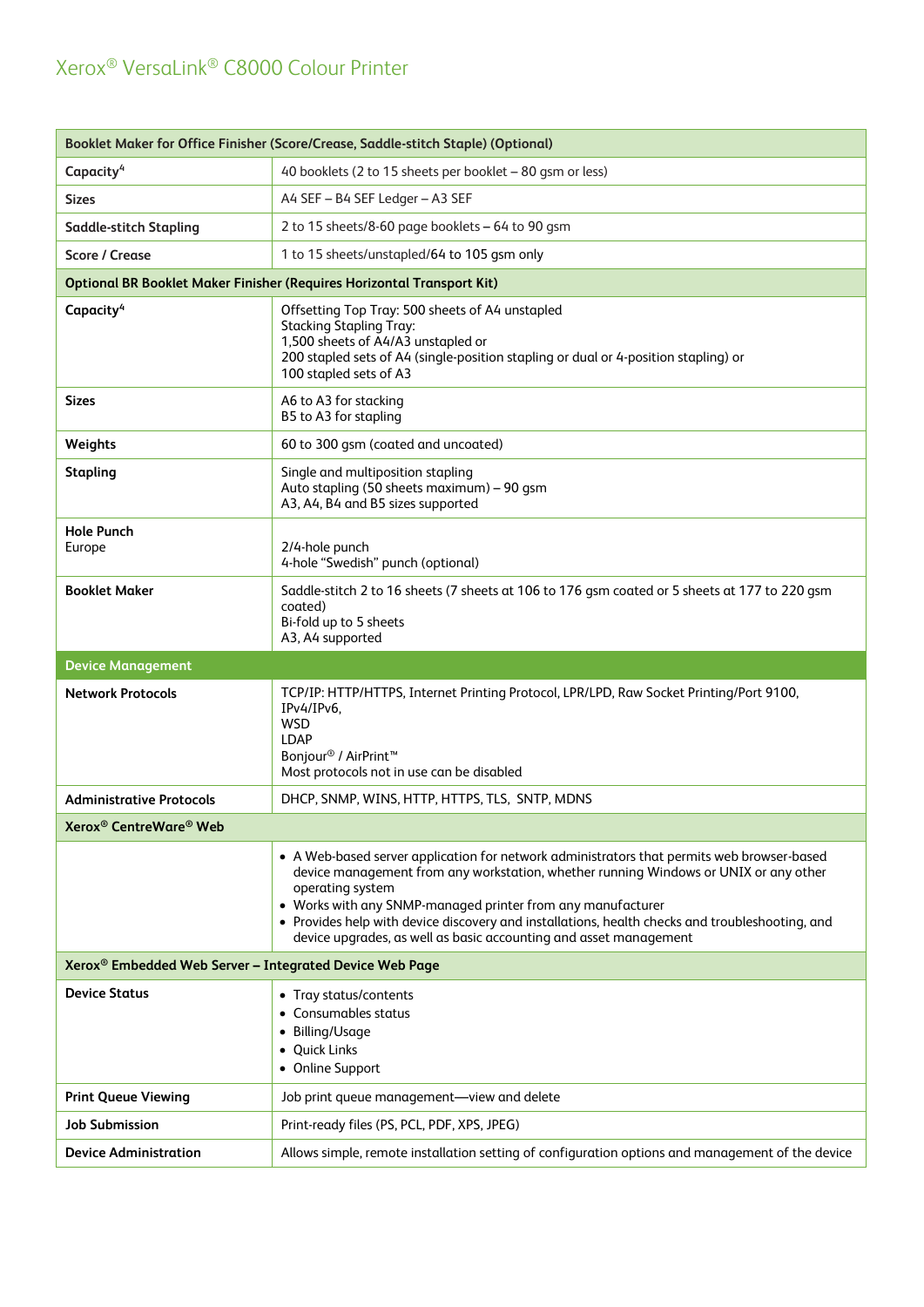| <b>Browsers</b>                                                                                    | Microsoft <sup>®</sup> Internet Explorer <sup>®</sup><br>Microsoft Edge <sup>™</sup><br>Mozilla <sup>™</sup> Firefox®<br>Apple <sup>®</sup> Safari <sup>®</sup><br>Google Chrome <sup>™</sup>                                                                                                                                                                                                                                        |                                                  |  |
|----------------------------------------------------------------------------------------------------|--------------------------------------------------------------------------------------------------------------------------------------------------------------------------------------------------------------------------------------------------------------------------------------------------------------------------------------------------------------------------------------------------------------------------------------|--------------------------------------------------|--|
| <b>Remote Services</b>                                                                             |                                                                                                                                                                                                                                                                                                                                                                                                                                      |                                                  |  |
| <b>Automated Meter Reading</b><br>(AMR)                                                            | Automates the process of collecting and submitting meter reads for tracking and billing of Xerox®<br>device usage. Eliminates the need for time-consuming end-user involvement and ensures that<br>meter reads are submitted to Xerox on time.                                                                                                                                                                                       |                                                  |  |
| <b>Automated Supplies</b><br><b>Replenishment (ASR)</b>                                            | Automatically orders supplies for Xerox output devices based on actual usage, eliminating the<br>need to manually manage supplies inventory.                                                                                                                                                                                                                                                                                         |                                                  |  |
| MaintenanceAssistant                                                                               | Offers a fast (and free) way to resolve potential issues and receive assistance and automate the<br>troubleshooting/repair process. Diagnostic data is sent to Xerox®, allowing for problems to be<br>solved faster with increased uptime.                                                                                                                                                                                           |                                                  |  |
| <b>What's In The Box</b>                                                                           |                                                                                                                                                                                                                                                                                                                                                                                                                                      |                                                  |  |
|                                                                                                    | • VersaLink C8000 Colour Printer<br>• Starter Capacity Toner Cartridge: One of each (Cyan, Magenta, Yellow: 7,600 print capacity <sup>5</sup> ,<br>Black: 12,600 print capacity <sup>5</sup><br>· Drum Cartridge - One of each (Cyan, Magenta, Yellow, & Black 190,000 print capacity) <sup>6</sup><br>• Quick Use Guide<br>• Install Guide<br>• Software and Documentation CD (with Drivers and Warranty Statement)<br>• Power Cord |                                                  |  |
| <b>Supplies and Accessories</b>                                                                    | Quantity                                                                                                                                                                                                                                                                                                                                                                                                                             | <b>Part Number</b>                               |  |
|                                                                                                    |                                                                                                                                                                                                                                                                                                                                                                                                                                      |                                                  |  |
| <b>Supplies</b>                                                                                    |                                                                                                                                                                                                                                                                                                                                                                                                                                      |                                                  |  |
| <b>Standard Capacity Toner</b><br><b>Cartridges</b>                                                | Cyan: 7,600 standard pages <sup>5</sup><br>Magenta: 7,600 standard pages <sup>5</sup><br>Yellow: 7,600 standard pages <sup>5</sup><br>Black: 12,600 standard pages <sup>5</sup>                                                                                                                                                                                                                                                      | 106R04038<br>106R04039<br>106R04040<br>106R04041 |  |
| <b>High Capacity Toner Cartridges</b>                                                              | Cyan: 16,500 standard pages <sup>5</sup><br>Magenta: 16,500 standard pages <sup>5</sup><br>Yellow: 16,500 standard pages <sup>5</sup><br>Black: 20,900 standard pages <sup>5</sup>                                                                                                                                                                                                                                                   | 106R04050<br>106R04051<br>106R04052<br>106R04053 |  |
| <b>Drum Cartridge</b>                                                                              | Cyan: 190,000 standard pages <sup>6,7</sup><br>Magenta: 190,000 standard pages <sup>6,7</sup><br>Yellow: 190,000 standard pages <sup>6,7</sup><br>Black: 190,000 standard pages <sup>6</sup>                                                                                                                                                                                                                                         | 101R00602                                        |  |
| <b>Waste Cartridge</b>                                                                             | 47,000 standard pages <sup>6</sup>                                                                                                                                                                                                                                                                                                                                                                                                   | 108R01504                                        |  |
| <b>Office Finisher Booklet Maker</b><br>Cartridge<br>(8 cartridges per container)                  | 16,000 staples<br>(2,000 each cartridge)                                                                                                                                                                                                                                                                                                                                                                                             | 008R12897                                        |  |
| <b>Staples Refills for Finishers</b><br>(3 refills per container)                                  | 15,000 staples<br>(5,000 each refill)                                                                                                                                                                                                                                                                                                                                                                                                | 008R12941                                        |  |
| <b>Staple Cartridges for BR</b><br><b>Finisher and Office Finisher</b><br>(1 cartridge per carton) | 5,000 staples<br>(5,000 each cartridge)                                                                                                                                                                                                                                                                                                                                                                                              | 008R12964                                        |  |